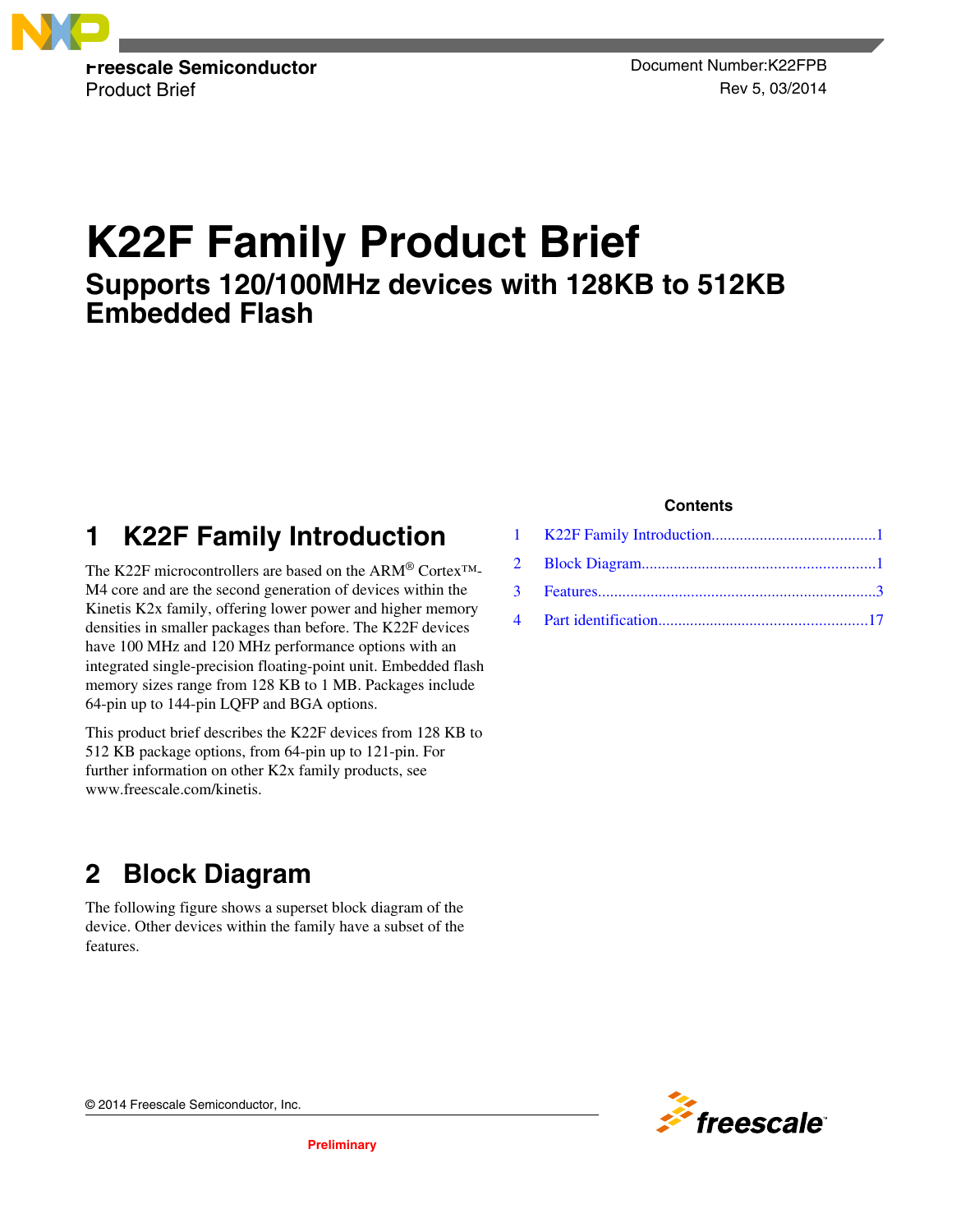



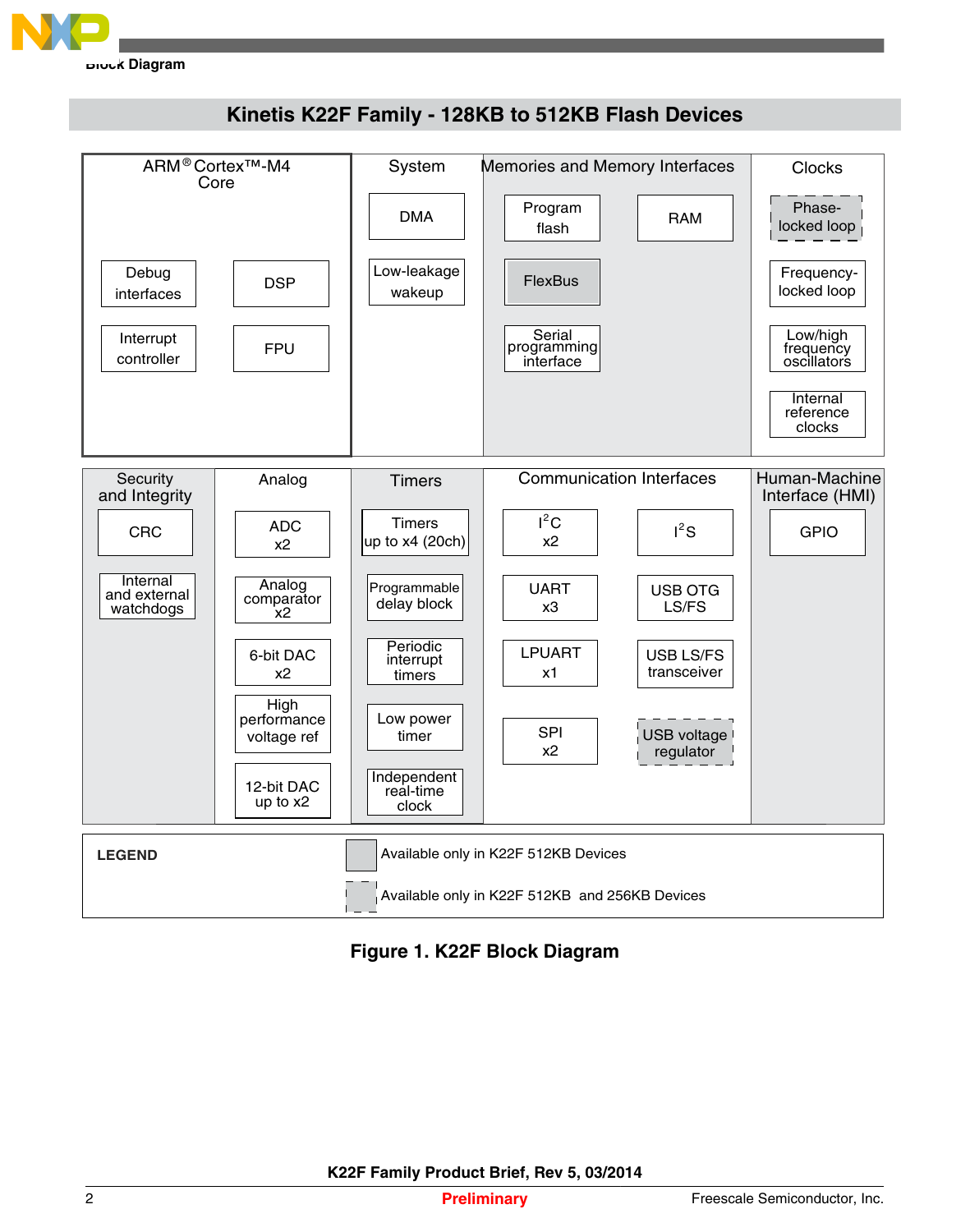<span id="page-2-0"></span>

## **Features 3**

## **3.1 K22F High-Level Feature Comparison**

#### **Table 1. K22F - 120MHz / 100MHz devices (128K to 512K)**

| <b>Flash Memory</b>  | 512KB        | 256KB        | <b>128KB</b> |
|----------------------|--------------|--------------|--------------|
| <b>CPU Frequency</b> | 120MHz       | 120MHz       | 100MHz       |
| <b>Total SRAM</b>    | 128KB        | 48KB         | 24KB         |
| FlexBus              |              |              |              |
| <b>DMA</b>           | $16$ -ch     | $16$ -ch     | 4-ch         |
| <b>USB Vreg</b>      |              |              |              |
| <b>PLL</b>           |              |              |              |
| <b>FlexTimers</b>    | 2x8ch; 2x2ch | 1x8ch; 2x2ch | 1x8ch; 2x2ch |
| <b>DAC</b>           | 2x12-bit     | $1x12-bit$   | $1x12-bit$   |
| I/Os w/ dig. Filter  | 16           | 8            | 8            |
| 121-BGA              |              |              |              |
| 100-LQFP             |              |              |              |
| $64 - BGA1$          |              |              |              |
| 64LQFP               |              |              |              |

1. This package offering is subject to removal.

# **3.2 K22F 128KB to 512KB Common Features**

#### **Table 2. K22F 128KB to 512KB Common Features**

| <b>K22F Common Features</b>     |                                    |  |                                      |                                         |
|---------------------------------|------------------------------------|--|--------------------------------------|-----------------------------------------|
| <b>Core/System Modules</b>      |                                    |  |                                      | <b>Timers Modules</b>                   |
| CPU / Frequency                 | Cortex-M4                          |  | Motor Control/General<br>purpose/PWM | up to $2x$ 8-ch <sup>1</sup>            |
| <b>DMA</b>                      | up to 16-ch                        |  | Quad decoder/General<br>purpose/PWM  | $2x$ 2-ch                               |
| <b>Floating Point Unit</b>      | Single Precision                   |  | <b>FTM External Clock</b>            | 2                                       |
| Debug                           | JTAG, SWD                          |  | Independent RTC (Vbat)               | Yes                                     |
| Trace                           | TPIU, FPB, DWT, ITM                |  | Low Power Timer                      |                                         |
|                                 | <b>Memory and Memory Interface</b> |  | <b>PDB</b>                           | Yes                                     |
| <b>Flash Memory</b>             | up to 512KB                        |  | <b>PIT</b>                           | 4-ch                                    |
| <b>Total SRAM</b>               | up to 128KB                        |  |                                      | <b>Communication Interfaces</b>         |
| Serial Programming<br>Interface | Yes                                |  | <b>UART</b>                          | 3 (1x w/ ISO7816 and High<br>Baud rate) |

*Table continues on the next page...*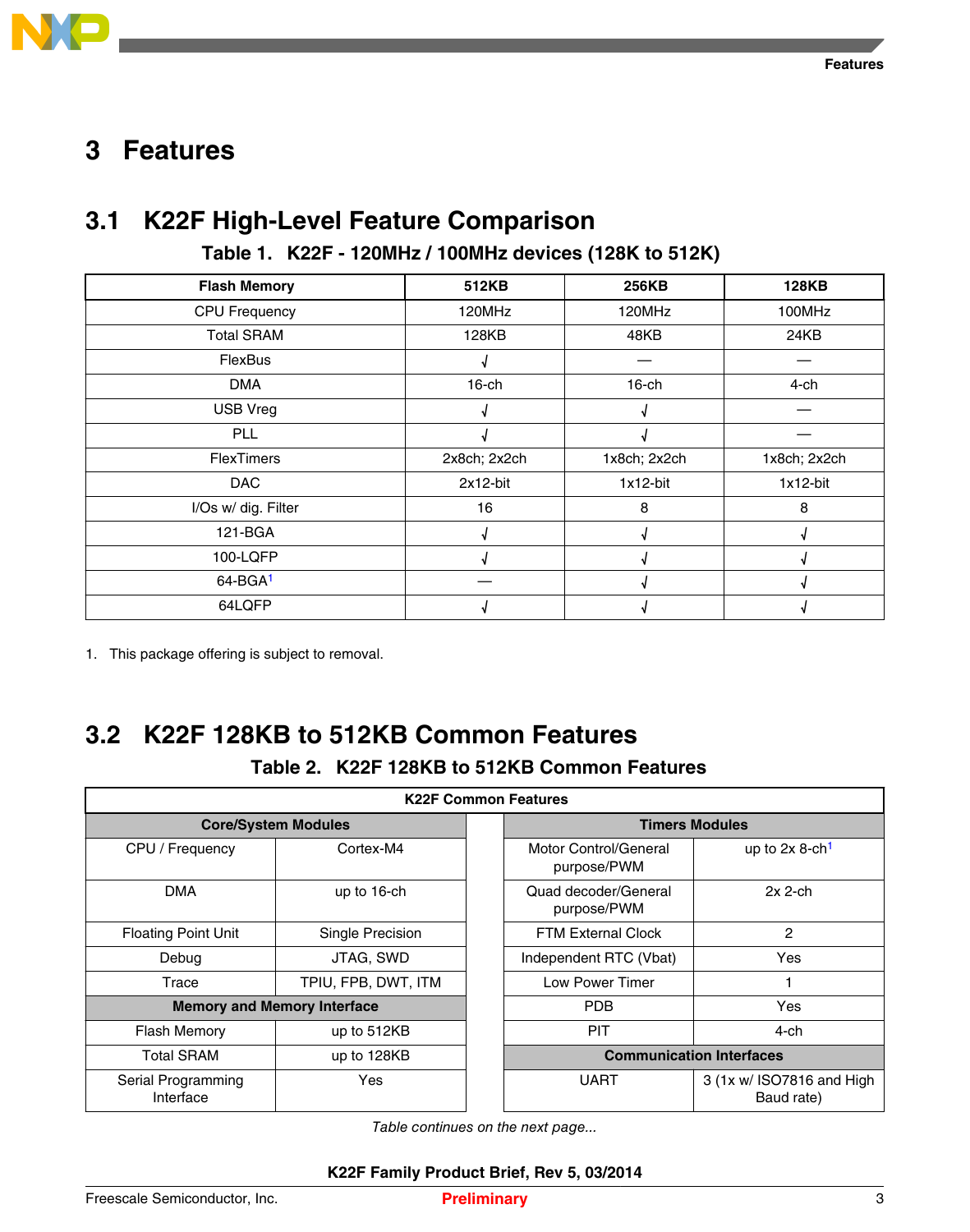<span id="page-3-0"></span>

| <b>K22F Common Features</b>         |                               |  |                                             |                          |  |
|-------------------------------------|-------------------------------|--|---------------------------------------------|--------------------------|--|
|                                     | <b>Clock Modules</b>          |  | <b>DSPI</b>                                 | $\overline{c}$           |  |
| <b>RTC Clock Out</b>                | Yes                           |  | 12C                                         | $\overline{c}$           |  |
| <b>MCG</b>                          | Yes (FLL)                     |  | 12S                                         | 1                        |  |
| <b>IRC</b>                          | 48MHz                         |  | <b>LPUART</b>                               | 1                        |  |
| <b>Internal Oscillators</b>         | 32kHz / 4MHz                  |  | USB OTG LS/FS w/on chip<br>PHY <sup>2</sup> | 1                        |  |
| <b>OSC</b>                          | 32-40kHz / 3-32MHz            |  | USB Vreg                                    | Optional (120mA)         |  |
| RTC OSC<br>32KHz                    |                               |  | <b>Human Machine Interface</b>              |                          |  |
|                                     | <b>Security and Integrity</b> |  | GPIO (w/interrupts)                         | up to $81$               |  |
| Software Watchdog                   | Yes                           |  | <b>NMI</b>                                  | Yes                      |  |
| Hardware Watchdog                   | Yes                           |  | <b>Operating Characteristics</b>            |                          |  |
| <b>CRC</b>                          | Yes                           |  | Voltage Range                               | 1.71-3.6V                |  |
| <b>Analog Modules</b>               |                               |  | <b>Temperature Range</b>                    | $-40-105$ <sup>o</sup> C |  |
| <b>ADC</b>                          | 2x 16-bit ADC                 |  |                                             |                          |  |
| 12-bit DAC                          | up to 2                       |  |                                             |                          |  |
| <b>Analog Comparators</b>           | $\overline{2}$                |  |                                             |                          |  |
| High precision voltage<br>reference | 1                             |  |                                             |                          |  |

#### **Table 2. K22F 128KB to 512KB Common Features (continued)**

1. For the 256KB and 128KB flash devices: 1x 8-ch

2. Host function not supported in the 128 K flash-device 64-pin package.

## **3.3 K22F 128KB to 512KB of Flash Feature Differences Per Package**

#### **Table 3. K22F Differences**

| <b>Feature</b>                                | 121XFBGA (DC)           | <b>100LQFP (LL)</b> | 64MAPBGA<br>$(MP)^1$ | 64LQFP (LH) |  |
|-----------------------------------------------|-------------------------|---------------------|----------------------|-------------|--|
| Memory Interface (Only in 512K Flash devices) |                         |                     |                      |             |  |
| External Bus Interface (FlexBus)              | 32/32/6                 | 21/16/5             |                      | 18/16/2     |  |
| (Addr/Data/CS)                                |                         |                     |                      |             |  |
| Non-Muxed External Bus Interface (Flexbus)    | 25/16/6; 25/8/6         | 21/16/5             |                      |             |  |
| (Addr/Data/CS)                                |                         |                     |                      |             |  |
|                                               | <b>Clock Modules</b>    |                     |                      |             |  |
| <b>RTC Wake-up</b>                            | Yes <sup>2</sup>        | No                  | No.                  | <b>No</b>   |  |
|                                               | <b>Analog Modules</b>   |                     |                      |             |  |
| ADC0 (SE:single-ended, DP:differential pair)  | 21ch SE                 | 19ch SE             | 14ch SE              | 14ch SE     |  |
|                                               | $+$ 4ch DP <sup>3</sup> | $+$ 4ch DP          | $+2$ ch DP           | $+2$ ch DP  |  |

*Table continues on the next page...*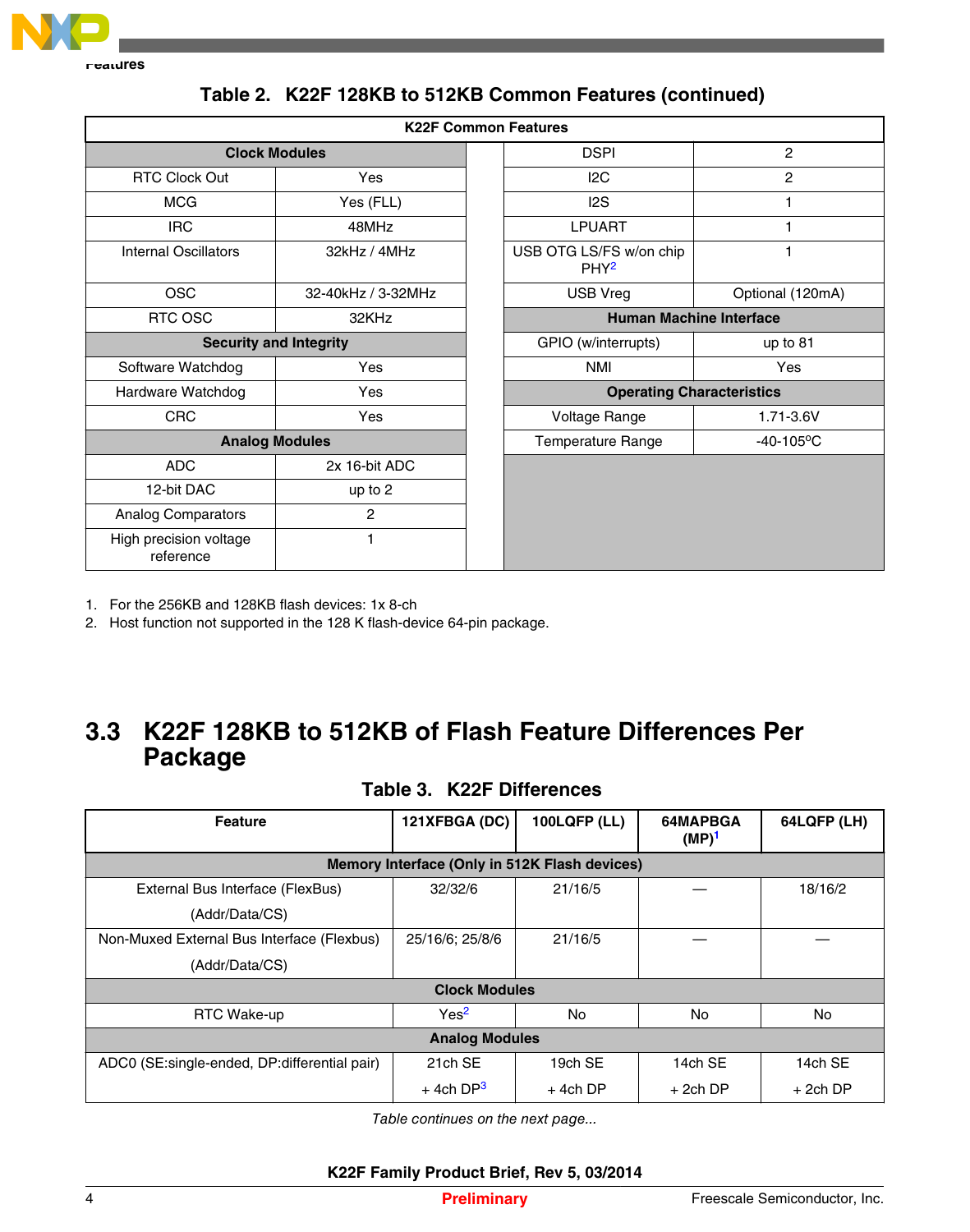<span id="page-4-0"></span>

| <b>Feature</b>                               | 121XFBGA (DC)                   | <b>100LQFP (LL)</b> | 64MAPBGA<br>$(MP)^1$ | 64LQFP (LH)      |
|----------------------------------------------|---------------------------------|---------------------|----------------------|------------------|
| ADC1 (SE:single-ended, DP:differential pair) | 23ch SE                         | 19ch SE             | 12ch SE              | 12ch SE          |
|                                              | $+$ 3ch DP <sup>4</sup>         | $+3ch$ DP           | $+2$ ch DP           | $+2$ ch DP       |
| Total ADC DP inputs                          | 4                               | 4                   | 2                    | 2                |
| Total ADC SE inputs                          | 38 <sup>5</sup>                 | 33                  | 22                   | 22               |
| Analog Comparators Inputs (CMP0 / CMP1)      | $6/5^{6}$                       | 5/4                 | 5/4                  | 5/4              |
|                                              | <b>Communication Interfaces</b> |                     |                      |                  |
| DSPI chip selects per module (DSPI0 / DSPI1) | 6/4                             | 6/4                 | 5/2                  | 5/2              |
| USB OTG LS/FS                                | yes                             | yes                 | yes <sup>7</sup>     | yes <sup>7</sup> |
| <b>Human Machine Interface</b>               |                                 |                     |                      |                  |
| GPIO (w/interrupts)                          | 81 <sup>8</sup>                 | 66                  | 40                   | 40               |

#### **Table 3. K22F Differences (continued)**

- 1. 64MAPBGA package not available in the 512 KB device. Only available for 256 KB and 128 KB flash devices. This package offering is subject to removal.
- 2. Excluding the 128KB flash devices
- 3. For 256KB and 128KB flash devices: 19ch SE + 4ch DP
- 4. For 256KB flash devices: 22ch SE + 3ch DP. For 128KB flash devices: 20ch SE + 3ch DP.
- 5. For 256KB flash devices: 36. For 128KB flash devices: 34.
- 6. For 256KB and 128KB flash devices: 6 / 4.
- 7. USB device-only in the 128 KB flash devices
- 8. For 256KB flash devices: 70. For 128KB flash devices: 67.

## **3.4 Orderable part numbers**

The following table summarizes the part numbers of the devices covered by this document. See the Part identification section for details on the part number format.

#### **Table 4. K22F 128KB to 512KB orderable part numbers summary**

| Part number                 | <b>CPU</b> | Pin count | Package     | <b>Flash</b> | <b>SRAM</b> | <b>DMA</b> | <b>GPIO</b> | GPIO w/           |
|-----------------------------|------------|-----------|-------------|--------------|-------------|------------|-------------|-------------------|
|                             | frequency  |           |             |              |             |            |             | digital<br>filter |
| MK22FN512VDC12              | 120 MHz    | 121       | <b>BGA</b>  | 512 KB       | 128 KB      | $16$ ch    | 81          | 16                |
| MK22FN512VLL12              | 120 MHz    | 100       | <b>LOFP</b> | 512 KB       | 128 KB      | $16$ ch    | 66          | 8                 |
| MK22FN512VLH12              | 120 MHz    | 64        | LQFP        | 512 KB       | 128 KB      | $16$ ch    | 40          | 8                 |
| MK22FN256VDC12              | 120 MHz    | 121       | <b>BGA</b>  | 256 KB       | 48 KB       | $16$ ch    | 70          | 8                 |
| MK22FN256VLL12              | 120 MHz    | 100       | <b>LQFP</b> | 256 KB       | 48 KB       | $16$ ch    | 66          | 8                 |
| MK22FN256VMP12 <sup>1</sup> | 120 MHz    | 64        | <b>BGA</b>  | 256 KB       | 48 KB       | $16$ ch    | 40          | 8                 |
| MK22FN256VLH12              | 120 MHz    | 64        | <b>LQFP</b> | 256 KB       | 48 KB       | $16$ ch    | 40          | 8                 |
| MK22FN128VDC10              | 100 MHz    | 121       | <b>BGA</b>  | 128 KB       | 24 KB       | 4 ch       | 67          | 8                 |
| MK22FN128VLL10              | 100 MHz    | 100       | <b>LQFP</b> | 128 KB       | 24 KB       | 4 ch       | 66          | 8                 |
| MK22FN128VMP10 <sup>1</sup> | 100 MHz    | 64        | <b>BGA</b>  | 128 KB       | 24 KB       | 4 ch       | 40          | 8                 |
| MK22FN128VLH10              | 100 MHz    | 64        | LQFP        | 128 KB       | 24 KB       | 4 ch       | 40          | 8                 |

1. This package offering is subject to removal.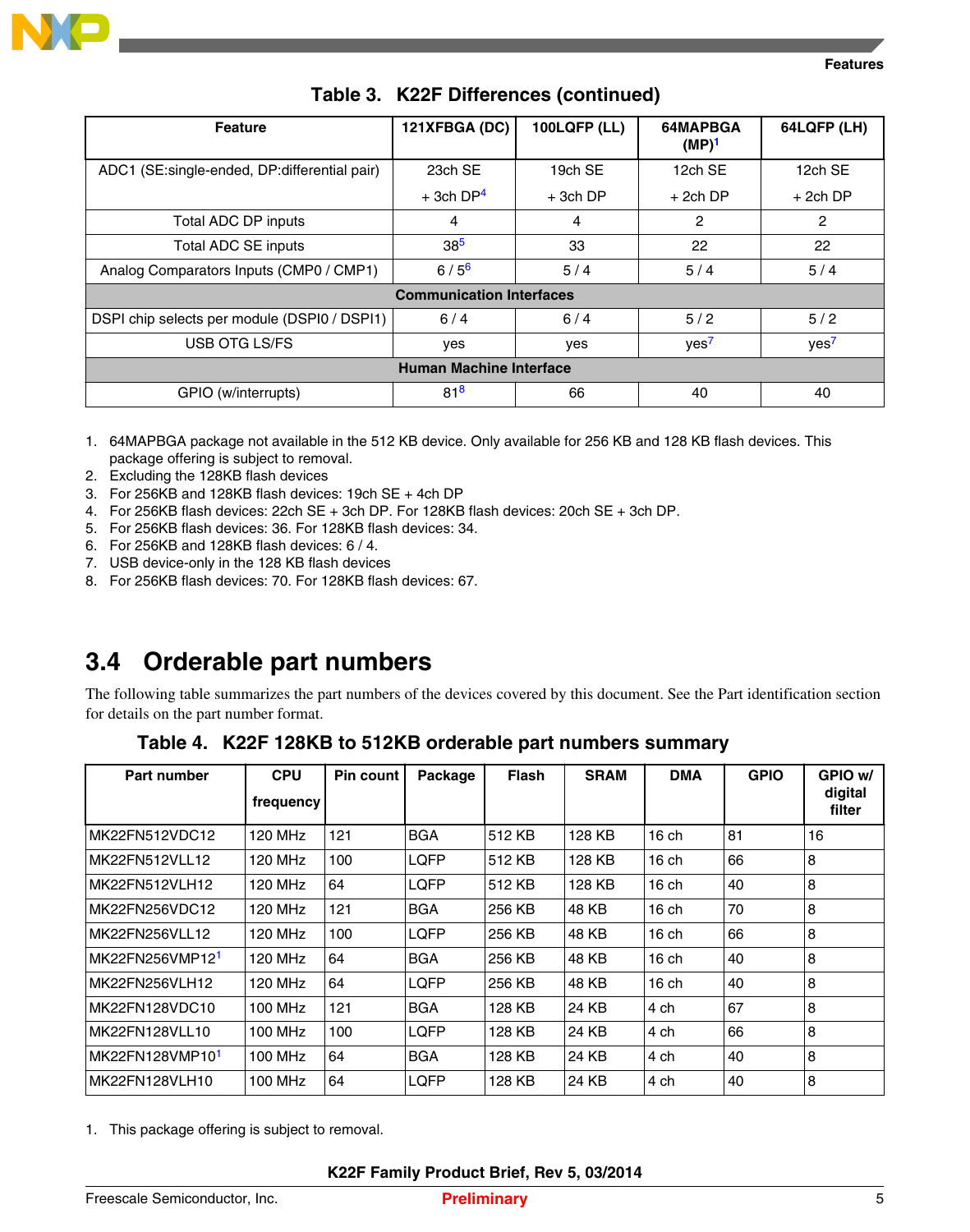

#### **Feature highlights 3.5**

## **3.5.1 Power Modes Description**

The power management controller (PMC) provides multiple power options to allow the user to optimize power consumption for the level of functionality needed.

Depending on the stop requirements of the user application, a variety of stop modes are available that provide state retention, partial power down or full power down of certain logic and/or memory. I/O states are held in all modes of operation. The following table compares the various power modes available.

For Run and VLPR mode there is a corresponding wait and stop mode. Wait modes are similar to ARM® sleep modes. Stop modes (VLPS, STOP) are similar to ARM sleep deep mode. The very low power run (VLPR) operating mode can drastically reduce runtime power when the maximum bus frequency is not required to handle the application needs.

Stop mode entry is not supported directly from HSRUN and requires transition to Run prior to an attempt to enter a stop mode.

The three primary modes of operation are run, wait and stop. The WFI instruction invokes both wait and stop modes for the chip. The primary modes are augmented in a number of ways to provide lower power based on application needs.

| Chip mode                                         | <b>Description</b>                                                                                                                                                                                                                                                                                                                                                                                                                                                   | Core mode  | <b>Normal</b><br>recovery<br>method |
|---------------------------------------------------|----------------------------------------------------------------------------------------------------------------------------------------------------------------------------------------------------------------------------------------------------------------------------------------------------------------------------------------------------------------------------------------------------------------------------------------------------------------------|------------|-------------------------------------|
| Normal run                                        | Default mode out of reset; on-chip voltage regulator is on.                                                                                                                                                                                                                                                                                                                                                                                                          | <b>Run</b> |                                     |
| High Speed run                                    | Allows maximum performance of chip. In this state, the MCU is able to<br>operate at a faster frequency compared to normal run mode.                                                                                                                                                                                                                                                                                                                                  | Run        |                                     |
| Normal Wait -<br>via WFI                          | Allows peripherals to function while the core is in sleep mode, reducing<br>power. NVIC remains sensitive to interrupts; peripherals continue to be<br>clocked.                                                                                                                                                                                                                                                                                                      | Sleep      | Interrupt                           |
| Normal Stop -<br>via WFI                          | Places chip in static state. Lowest power mode that retains all registers<br>while maintaining LVD protection. NVIC is disabled; AWIC is used to<br>wake up from interrupt; peripheral clocks are stopped.                                                                                                                                                                                                                                                           | Sleep Deep | Interrupt                           |
| <b>VLPR (Very Low)</b><br>Power Run)              | On-chip voltage regulator is in a low power mode that supplies only<br>enough power to run the chip at a reduced frequency. Reduced<br>frequency Flash access mode (1 MHz); LVD off; internal oscillator<br>provides a low power 4 MHz source for the core, the bus and the<br>peripheral clocks.                                                                                                                                                                    | <b>Run</b> |                                     |
| <b>VLPW (Very</b><br>Low Power<br>Wait) - via WFI | Same as VLPR but with the core in sleep mode to further reduce<br>power; NVIC remains sensitive to interrupts (FCLK = ON). On-chip<br>voltage regulator is in a low power mode that supplies only enough<br>power to run the chip at a reduced frequency.                                                                                                                                                                                                            | Sleep      | Interrupt                           |
| VLPS (Very Low<br>Power Stop)-via<br><b>WFI</b>   | Places chip in static state with LVD operation off. Lowest power mode<br>with ADC and pin interrupts functional. Peripheral clocks are stopped,<br>but LPTimer, RTC, CMP, DAC can be used. NVIC is disabled (FCLK =<br>OFF); AWIC is used to wake up from interrupt. On-chip voltage<br>regulator is in a low power mode that supplies only enough power to<br>run the chip at a reduced frequency. All SRAM is operating (content<br>retained and I/O states held). | Sleep Deep | Interrupt                           |

### **Table 5. Chip power modes**

*Table continues on the next page...*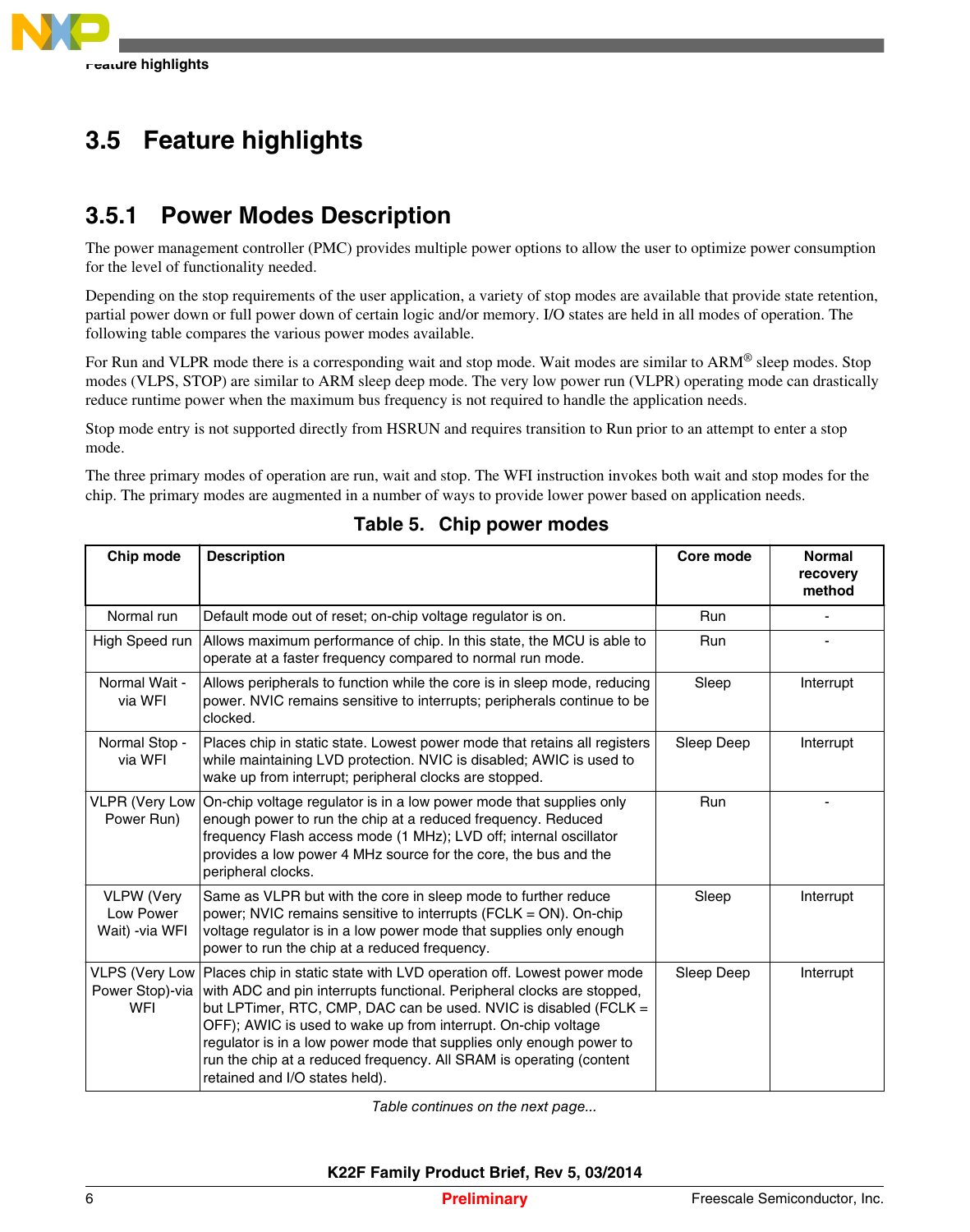

| Chip mode                            | <b>Description</b>                                                                                                                                                                                                                                        | Core mode  | <b>Normal</b><br>recovery<br>method |
|--------------------------------------|-----------------------------------------------------------------------------------------------------------------------------------------------------------------------------------------------------------------------------------------------------------|------------|-------------------------------------|
| LLS3 (Low<br>Leakage Stop3)          | State retention power mode. Most peripherals are in state retention<br>mode (with clocks stopped), but LLWU, LPTimer, RTC, CMP, DAC can<br>be used. NVIC is disabled; LLWU is used to wake up.                                                            | Sleep Deep | Wakeup<br>Interrupt <sup>1</sup>    |
|                                      | <b>NOTE:</b> The LLWU interrupt must not be masked by the interrupt<br>controller to avoid a scenario where the system does not fully<br>exit stop mode on an LLS recovery.<br>All SRAM is operating (content retained and I/O states held).              |            |                                     |
| LLS2 (Low<br>Leakage Stop2)          | State retention power mode. Most peripherals are in state retention<br>mode (with clocks stopped), but LLWU, LPTimer, RTC, CMP, DAC can<br>be used. NVIC is disabled; LLWU is used to wake up.                                                            | Sleep Deep | Wakeup<br>Interrupt                 |
|                                      | NOTE: The LLWU interrupt must not be masked by the interrupt<br>controller to avoid a scenario where the system does not fully<br>exit stop mode on an LLS recovery.<br>A portion of SRAM_U remains powered on (content retained and I/O<br>states held). |            |                                     |
| VLLS3 (Very<br>Low Leakage<br>Stop3) | Most peripherals are disabled (with clocks stopped), but LLWU,<br>LPTimer, RTC, CMP, DAC can be used. NVIC is disabled; LLWU is<br>used to wake up.                                                                                                       | Sleep Deep | Wakeup Reset <sup>3</sup>           |
|                                      | SRAM_U and SRAM_L remain powered on (content retained and I/O<br>states held).                                                                                                                                                                            |            |                                     |
| VLLS2 (Very<br>Low Leakage<br>Stop2) | Most peripherals are disabled (with clocks stopped), but LLWU,<br>LPTimer, RTC, CMP, DAC can be used. NVIC is disabled; LLWU is<br>used to wake up.                                                                                                       | Sleep Deep | Wakeup Reset <sup>3</sup>           |
|                                      | SRAM_L is powered off. A portion of SRAM_U remains powered on<br>(content retained and I/O states held).                                                                                                                                                  |            |                                     |
| VLLS1 (Very<br>Low Leakage<br>Stop1) | Most peripherals are disabled (with clocks stopped), but LLWU,<br>LPTimer, RTC, CMP, DAC can be used. NVIC is disabled; LLWU is<br>used to wake up.                                                                                                       | Sleep Deep | Wakeup Reset <sup>3</sup>           |
|                                      | All of SRAM_U and SRAM_L are powered off. The 32-byte system<br>register file and the 32-byteVBAT register file remain powered for<br>customer-critical data.                                                                                             |            |                                     |
| VLLS0 (Very<br>Low Leakage           | Most peripherals are disabled (with clocks stopped), but LLWU and<br>RTC can be used. NVIC is disabled; LLWU is used to wake up.                                                                                                                          | Sleep Deep | Wakeup Reset <sup>3</sup>           |
| Stop 0)                              | All of SRAM_U and SRAM_L are powered off. The 32-byte system<br>register file and the 32-byte VBAT register file remain powered for<br>customer-critical data.                                                                                            |            |                                     |
|                                      | The POR detect circuit can be optionally powered off.                                                                                                                                                                                                     |            |                                     |
| BAT (backup<br>battery only)         | The chip is powered down except for the VBAT supply. The RTC and<br>the 32-byte VBAT register file for customer-critical data remain<br>powered.                                                                                                          | Off        | Power-up<br>Sequence                |

#### **Table 5. Chip power modes (continued)**

1. Resumes normal run mode operation by executing the LLWU interrupt service routine.

2. Resumes normal run mode operation by executing the LLWU interrupt service routine.

3. Follows the reset flow with the LLWU interrupt flag set for the NVIC.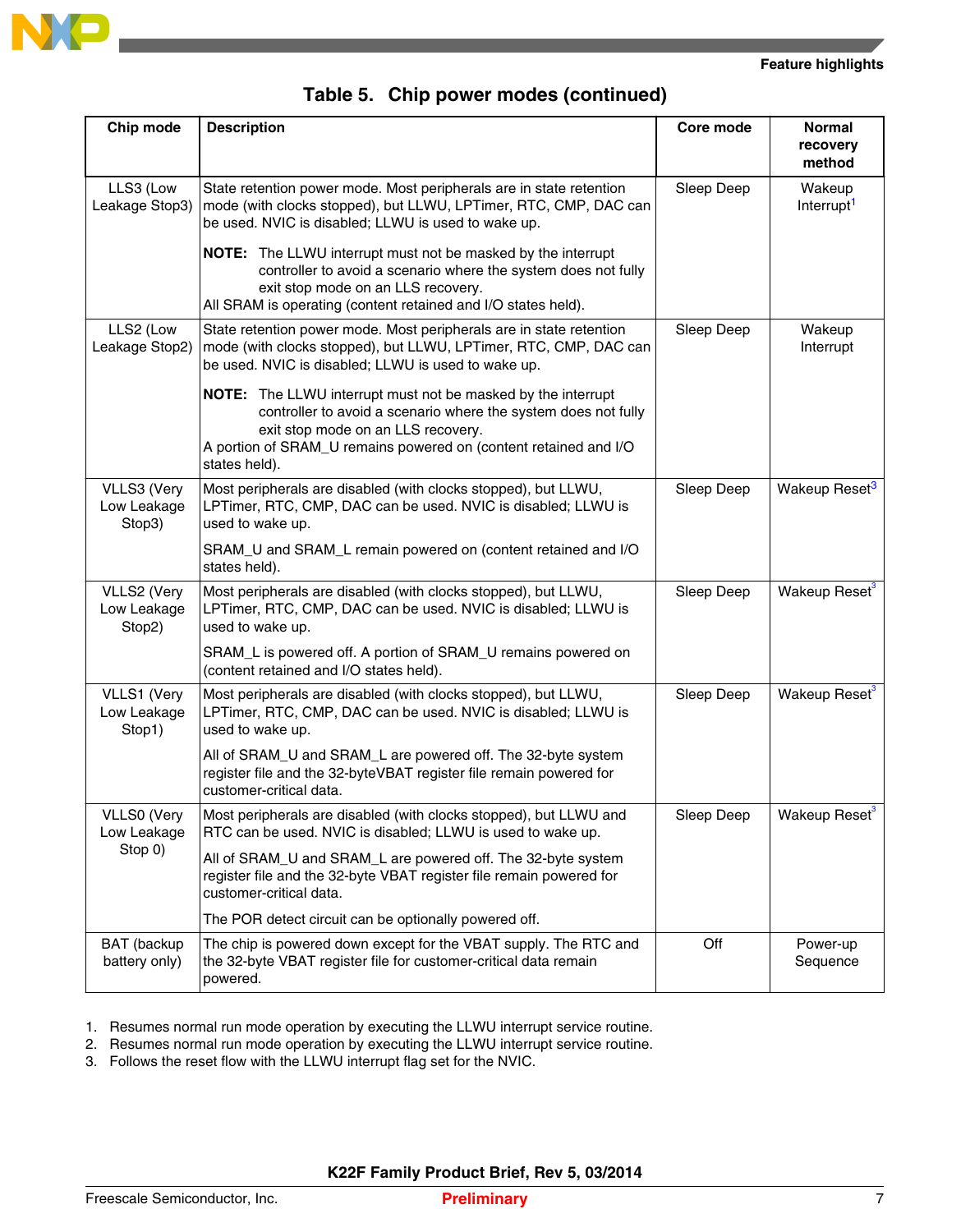

## **3.5.2 Power Targets**

Power consumption estimates for K22F devices from 128 KB to 512 KB embedded flash are summarized in the table below.

**NOTE**

This is not an exhaustive list of the MCU power modes. See the respective data sheets for further information.

| Power mode                          | <b>Description</b>           | <b>IDD</b> |        |        | <b>Unit</b> | Wake-       |
|-------------------------------------|------------------------------|------------|--------|--------|-------------|-------------|
|                                     |                              | 512 KB     | 256 KB | 128 KB |             | up<br>time  |
| High-Speed Run<br>mode <sup>1</sup> | All peripherals off, while 1 | 225        | 200    | 180    | µA/MHz      | <b>NA</b>   |
| VLPR mode <sup>2</sup>              | Compute operation, while 1   | 180        | 145    | 138    | µA/MHz      | <b>NA</b>   |
| VLPS mode                           |                              | 9.0        | 5.2    | 4.2    | μA          | $6 \mu s$   |
| LLS3 mode                           |                              | 4.5        | 2.9    | 2.6    | μA          | $6 \mu s$   |
| VLLS3 mode                          |                              | 3.0        | 2.0    | 1.8    | μA          | $65 \mu s$  |
| VLLS0 mode                          | POR disabled                 | 180        | 160    | 150    | nA          | $125 \mu s$ |

**Table 6. Power consumption (at 25° C)**

1. For 512 KB and 256 KB flash devices 120 MHz core and system clock, 60 MHz bus clock, and 24 MHz flash clock. For 128 KB flash device 100 MHz core and system clock, 50 MHz bus clock, and 25 MHz flash clock.

2. 4MHz core and system clock, 4MHz bus clock, and 1MHz flash clock.

## **3.6 Module-by-module feature list**

The following sections describe the high-level module features for the family's superset device. See the previous section for differences among the subset devices.

#### **Core modules 3.6.1**

### **3.6.1.1 ARM® Cortex®-M4 Core**

- Supports up to 120 MHz frequency with 1.25DMIPS/MHz
- ARM<sup>®</sup> Core based on the ARMv7 Architecture & Thumb<sup>®</sup>-2 ISA
- Microcontroller cores focused on very cost sensitive, deterministic, interrupt driven environments
- Harvard bus architecture
- 3-stage pipeline with branch speculation
- Integrated bus matrix
- Integrated Digital Signal Processor (DSP)
- Configurable nested vectored interrupt controller (NVIC)
- Advanced configurable debug component
- Single Precision Floating Point Unit (SPFPU)

## **3.6.1.2 Nested Vectored Interrupt Controller (NVIC)**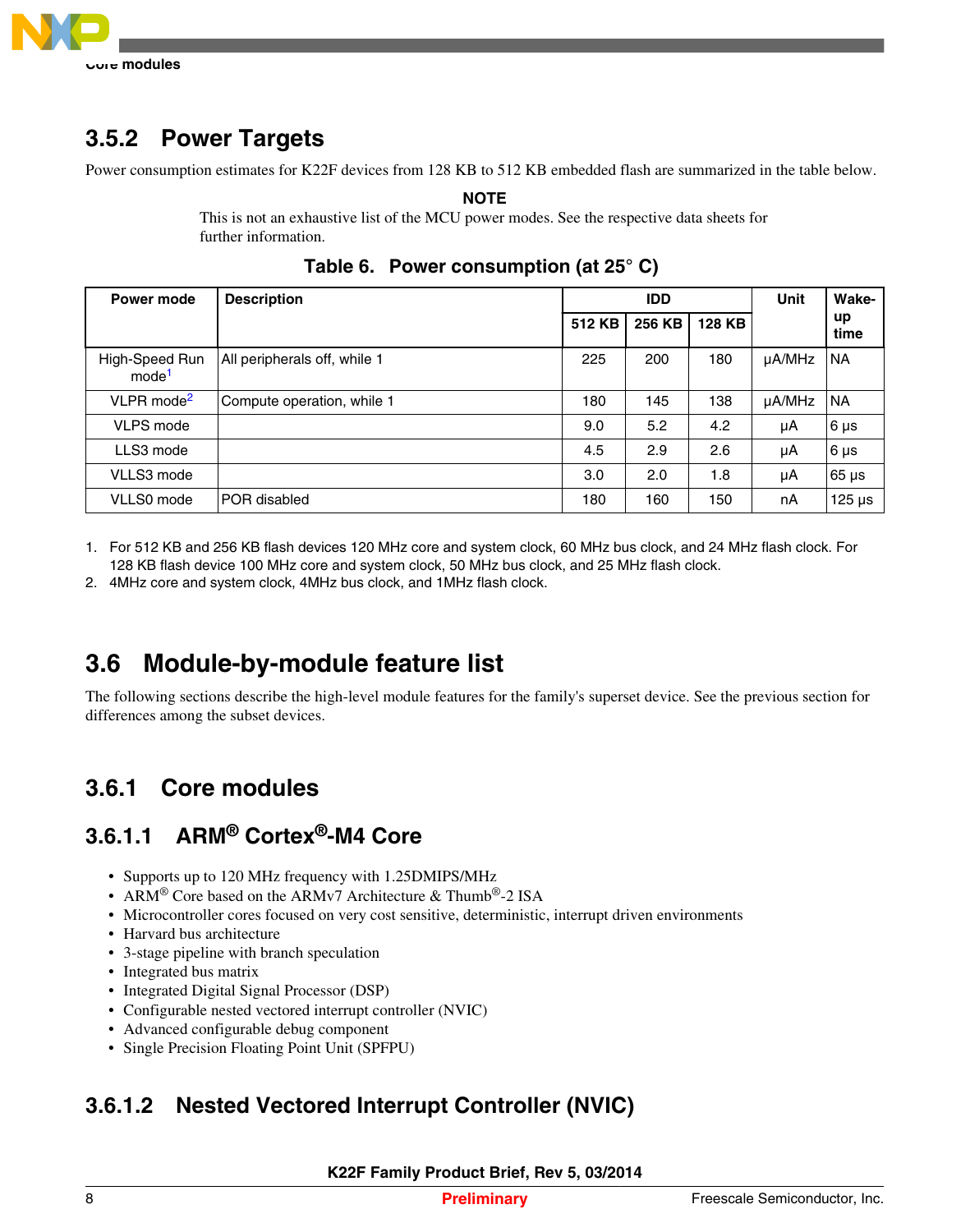

- Close coupling with Cortex-M4 core's Harvard architecture enables low latency interrupt handling
- Up to 120 interrupt sources
- Includes a single non-maskable interrupt
- 16 levels of priority, with each interrupt source dynamically configurable
- Supports nesting of interrupts when higher priority interrupts are activated
- Relocatable vector table

### **3.6.1.3 Wake-up Interrupt Controller (WIC)**

- Supports interrupt handling when system clocking is disabled in low power modes
- Takes over and emulates the NVIC behavior when correctly primed by the NVIC on entry to very-deep-sleep
- A rudimentary interrupt masking system with no prioritization logic signals for wake-up as soon as a non-masked interrupt is detected
- Contains no programmer's model visible state and is therefore invisible to end users of the device other than through the benefits of reduced power consumption while sleeping

### **3.6.1.4 Debug Controller**

- Serial Wire Debug (SWD) provides an external serial-wire bidirectional debug interface
- Debug Watchpoint and Trace (DWT) with the following functionality:
	- four comparators configurable as a hardware watchpoint, a PC sampler event trigger, or a data address sampler event trigger
	- several counters or a data match event trigger for performance profiling
	- configurable to emit PC samples at defined intervals or to emit interrupt event information
- Instrumentation Trace Macrocell (ITM) with the following functionality:
	- Software trace writes directly to ITM stimulus registers can cause packets to be emitted
	- Hardware trace packets generated by DWT are emitted by ITM
	- Time stamping emitted relative to packets
- Test Port Interface Unit (TPIU) acts as a bridge between ITM and an off-chip Trace Port Analyzer
- Flash Patch and Breakpoints (FPB) implements hardware breakpoints and patches code and data from code space to system space

#### **System modules 3.6.2**

### **3.6.2.1 Power Management Control Unit (PMC)**

- Separate digital (regulated) and analog (referenced to digital) supply outputs
- Programmable power saving modes
- No output supply decoupling capacitors required
- Available wake-up from power saving modes via RTC and external inputs
- Integrated Power-on Reset (POR)
- Integrated Low Voltage Detect (LVD) with reset (brownout) capability
- Selectable LVD trip points
- Programmable Low Voltage Warning (LVW) interrupt capability
- Buffered bandgap reference voltage output
- Factory programmed trim for bandgap and LVD
- 1 kHz Low Power Oscillator (LPO)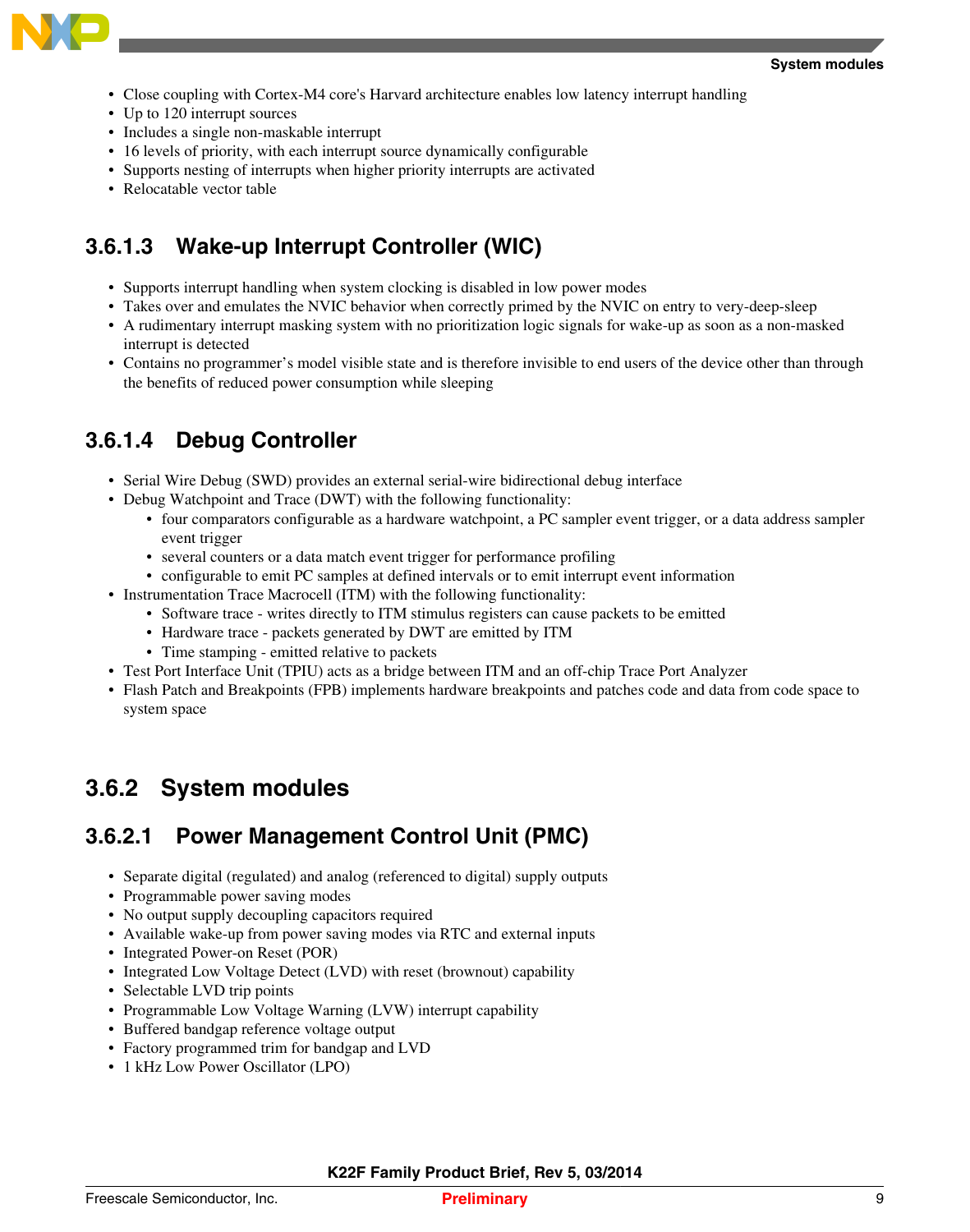

**Memories and Memory Interfaces**

### **3.6.2.2 DMA Channel Multiplexer (DMA MUX)**

- Up to 16 independently selectable DMA channel routers
- 4 periodic trigger sources available
- Each channel router can be assigned to 1 of 63 possible peripheral DMA sources

### **3.6.2.3 DMA Controller**

- Up to 16 fully programmable channels with 32-byte transfer control descriptors
- Data movement via dual-address transfers for 8-, 16-, 32-, 128-, and 256-bit data values
- Programmable source, destination addresses, transfer size, support for enhanced address modes
- Support for major and minor nested counters with one request and one interrupt per channel
- Support for channel-to-channel linking and scatter/gather for continuous transfers with fixed priority and round-robin channel arbitration

### **3.6.2.4 System Clocks**

- Frequency-locked loop (FLL)
	- Digitally-controlled oscillator (DCO)
	- DCO frequency range is programmable
	- Option to program DCO frequency for a 32,768 Hz external reference clock source
	- Internal or external reference clock can be used to control the FLL
	- 0.2% resolution using 32 kHz internal reference clock
- Phase-locked loop (PLL)
	- Voltage-controlled oscillator (VCO)
	- External reference clock is used to control the PLL
	- Modulo VCO frequency divider Phase/Frequency detector
	- Integrated loop filter
- Internal reference clock generator
	- Slow clock with nine trim bits for accuracy
	- Fast clock with four trim bits
	- Can be used to control the FLL
	- Either the slow or the fast clock can be selected as the clock source for the MCU
	- Can be used as a clock source for other on-chip peripherals
- External clock from the Crystal Oscillator (XOSC)
	- Can be used to control the FLL and/or the PLL
	- Can be selected as the clock source for the MCU
- External clock monitor with reset request capability
- Lock detector with interrupt request capability for use with the PLL
- Auto Trim Machine (ATM) for trimming both the slow and fast internal reference clocks
- Multiple clock source options available for most peripherals

#### **Memories and Memory Interfaces 3.6.3**

### **3.6.3.1 On-Chip Memory**

- Security circuitry to prevent unauthorized access to RAM and flash contents
- Flash access control to protect proprietary software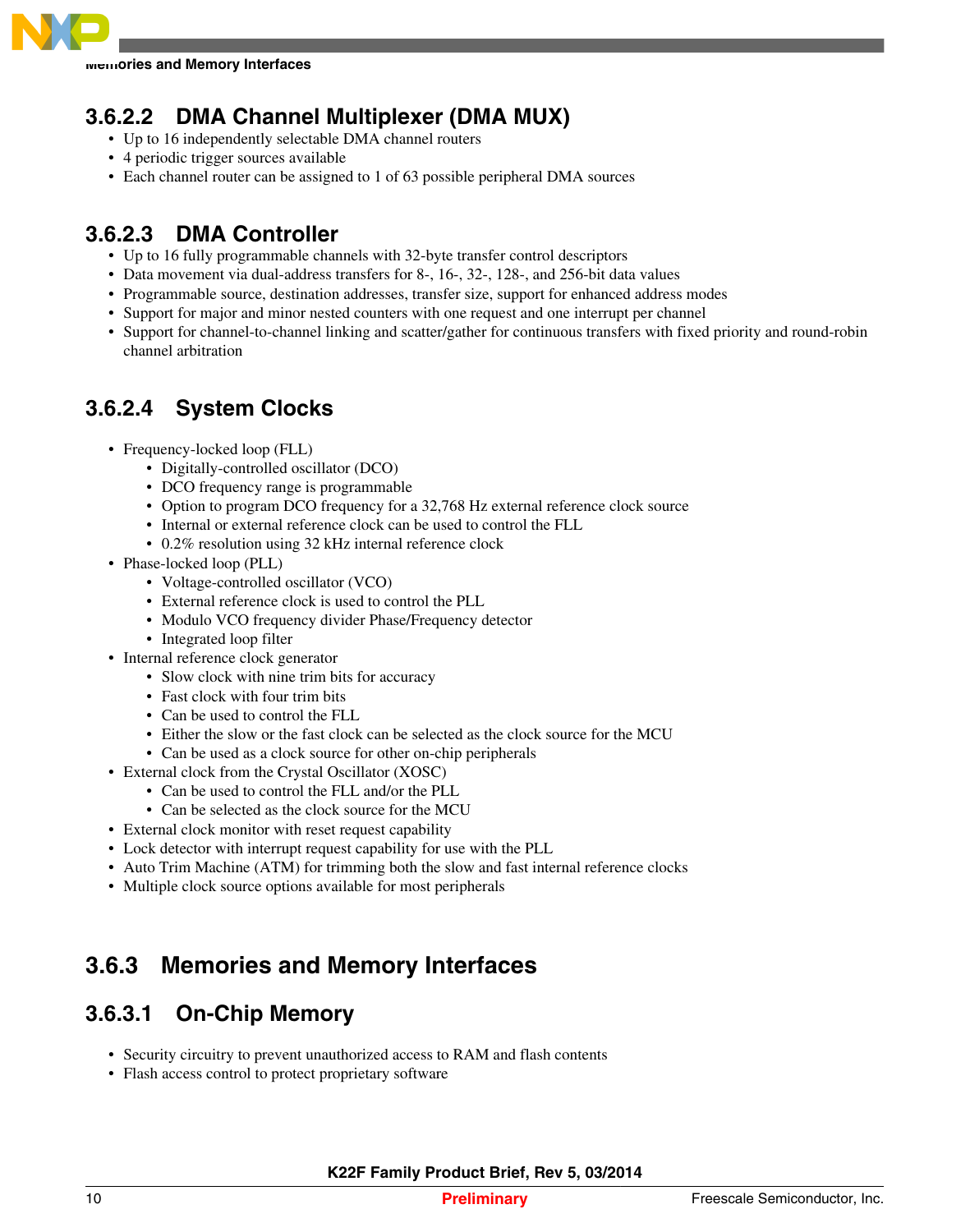

## **3.6.3.2 External Bus Interface (FlexBus)**

- Six independent, user-programmable chip-select signals that can interface with external SRAM, PROM, EPROM, EEPROM, flash, and other peripherals
- Supports up to 2 GB addressable space
- 8-, 16- and 32-bit port sizes with configuration for multiplexed or non-multiplexed address and data buses
- Byte-, word-, longword-, and 16-byte line-sized transfers
- Programmable address-setup time with respect to the assertion of chip select
- Programmable address-hold time with respect to the negation of chip select and transfer direction

## **3.6.3.3 Serial Programming Interface (EzPort)**

- Same serial interface as, and subset of, the command set used by industry-standard SPI flash memories
- Ability to read, erase, and program flash memory
- Reset command to boot the system after flash programming

#### **Security and Integrity 3.6.4**

## **3.6.4.1 Cyclic Redundancy Check (CRC)**

- Hardware CRC generator circuit using 16/32-bit shift register
- User Configurable 16/32 bit CRC
- Programmable Generator Polynomial
- Error detection for all single, double, odd, and most multi-bit errors
- Programmable initial seed value
- High-speed CRC calculation
- Optional feature to transpose input data and CRC result via transpose register, required on applications where bytes are in lsb format

## **3.6.4.2 Watchdog Timer (WDOG)**

- Independent, configurable clock source input
- Write-once control bits with unlock sequence
- Programmable timeout period
- Ability to test watchdog timer and reset
- Windowed refresh option
- Robust refresh mechanism
- Cumulative count of watchdog resets between power-on resets
- Configurable interrupt on timeout

## **3.6.4.3 External Watchdog Monitor (EWM)**

- Independent 1 kHz LPO clock source
- Output signal to gate an external circuit which is controlled by CPU service or external input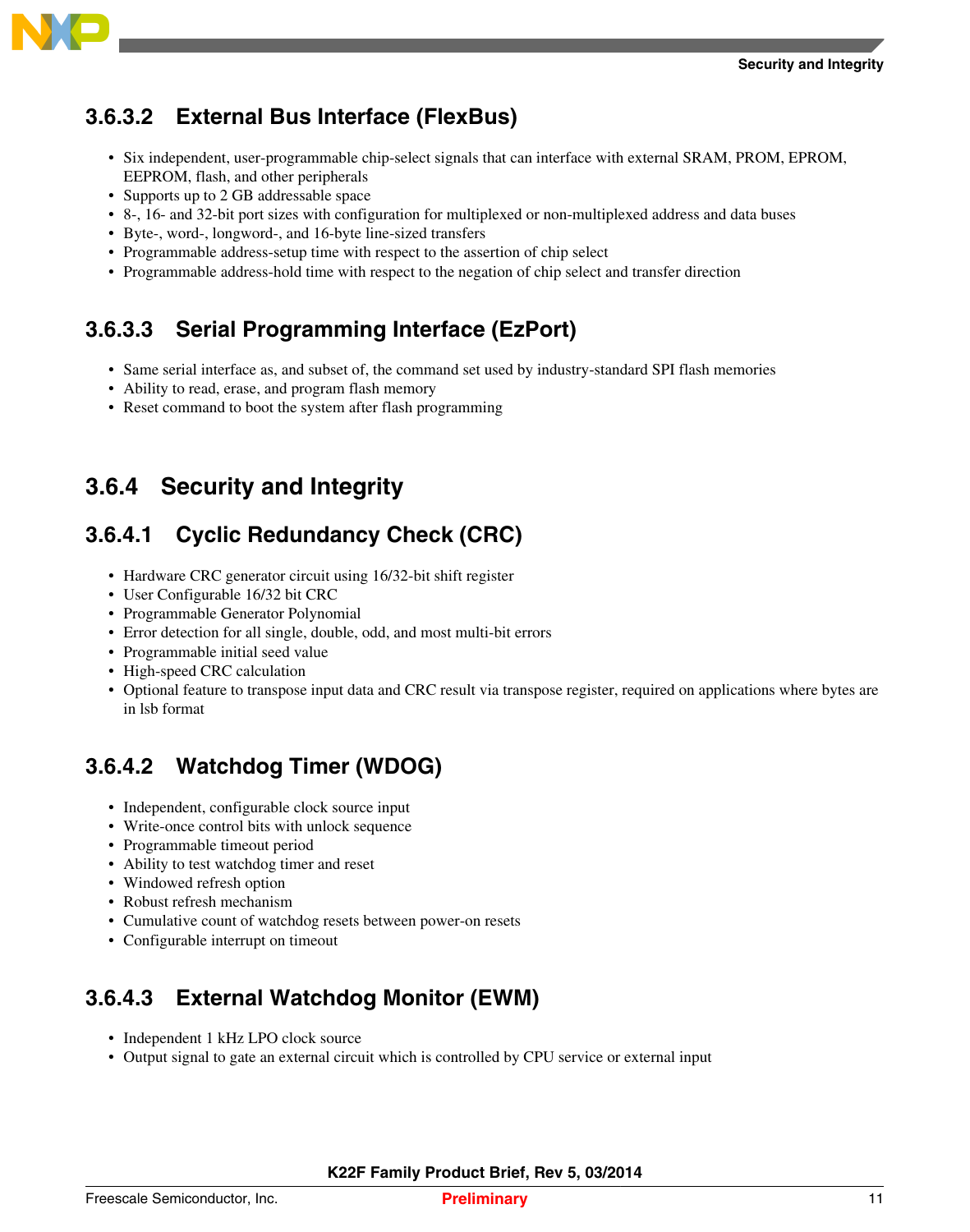

#### **Analog 3.6.5**

### **3.6.5.1 16-bit Analog-to-Digital Converter (ADC)**

- Linear successive approximation algorithm with up to 16-bit resolution
- Output modes:
	- Differential 16-bit, 13-bit, 11-bit, and 9-bit modes, in two's complement 16-bit sign-extended format
	- Single-ended 16-bit, 12-bit, 10-bit, and 8-bit modes, in right-justified unsigned format
- Single or continuous conversion
- Configurable sample time and conversion speed/power
- Conversion complete and hardware average complete flag and interrupt
- Input clock selectable from up to four sources
- Operation in low power modes for lower noise operation
- Asynchronous clock source for lower noise operation with option to output the clock
- Selectable asynchronous hardware conversion trigger with hardware channel select
- Automatic compare with interrupt for various programmable values
- Temperature sensor
- Hardware average function
- Selectable voltage reference
- Self-calibration mode

## **3.6.5.2 High-Speed Analog Comparator (CMP)**

- 6-bit DAC programmable reference generator output
- Up to eight selectable comparator inputs; each input can be compared with any input by any polarity sequence
- Selectable interrupt on rising edge, falling edge, or either rising or falling edges of comparator output
- Comparator output supports:
	- Sampled
	- Windowed (ideal for certain PWM zero-crossing-detection applications
	- Digitally filtered using external sample signal or scaled peripheral clock
- Two performance modes:
	- Shorter propagation delay at the expense of higher power
	- Low power, with longer propagation delay
- Operational in all MCU power modes

## **3.6.5.3 12-Bit Digital-to-Analog Converter (DAC)**

- 12-bit resolution
- Guaranteed 6-sigma monotocity over input word
- High- and low-speed conversions
	- 1 μs conversion rate for high speed, 2 μs for low speed
- Power-down mode
- Choice of asynchronous or synchronous updates
- Automatic mode allows the DAC to generate its own output waveforms including square, triangle, and sawtooth
- Automatic mode allows programmable period, update rate, and range
- DMA support with configurable watermark level

## **3.6.5.4 Voltage Reference (VREF)**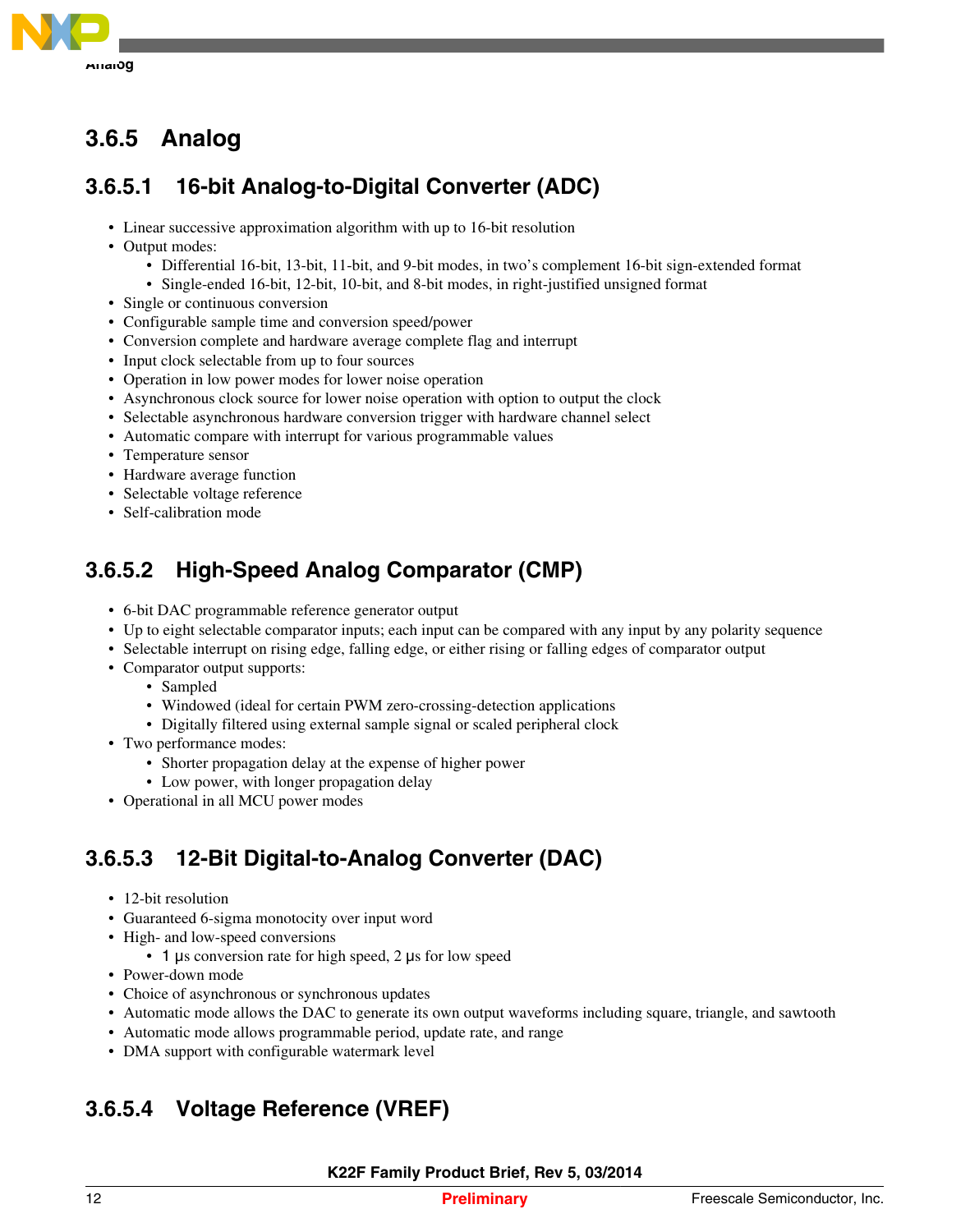

- Programmable trim register with 0.5mV steps, automatically loaded with room temp value upon reset
- Programmable mode selection:
	- Off
	- Bandgap out (or stabilization delay)
	- Low-power buffer mode
	- Tight-regulation buffer mode
- 1.2V output at room temperature
- Dedicated output pin

#### **Timers 3.6.6**

### **3.6.6.1 Programmable Delay Block (PDB)**

- Up to 15 trigger input sources and software trigger source
- Up to eight configurable PDB channels for ADC hardware trigger
	- One PDB channel is associated with one ADC.
	- One trigger output for ADC hardware trigger and up to eight pre-trigger outputs for ADC trigger select per PDB channel
	- Trigger outputs can be enabled or disabled independently.
	- One 16-bit delay register per pre-trigger output
	- Optional bypass of the delay registers of the pre-trigger outputs
	- Operation in One-Shot or Continuous modes
	- Optional back-to-back mode operation, which enables the ADC conversions complete to trigger the next PDB channel
	- One programmable delay interrupt
	- One sequence error interrupt
	- One channel flag and one sequence error flag per pre-trigger
	- DMA support
- Up to eight DAC interval triggers
	- One interval trigger output per DAC
	- One 16-bit delay interval register per DAC trigger output
	- Optional bypass the delay interval trigger registers
	- Optional external triggers
- Up to eight pulse outputs (pulse-out's)
	- Pulse-out's can be enabled or disabled independently.
	- Programmable pulse width

### **3.6.6.2 FlexTimers (FTM)**

- Selectale FTM source clock
- Programmable prescaler
- 16-bit counter supporting free-running or initial/final value, and counting is up or up-down
- Input capture, output compare, and edge-aligned and center-aligned PWM modes
- Input capture and output compare modes
- Operation of FTM channels as pairs with equal outputs, pairs with complimentary outputs, or independent channels with independent outputs
- Deadtime insertion is available for each complementary pair
- Generation of hardware triggers
- Software control of PWM outputs
- Up to 4 fault inputs for global fault control
- Configurable channel polarity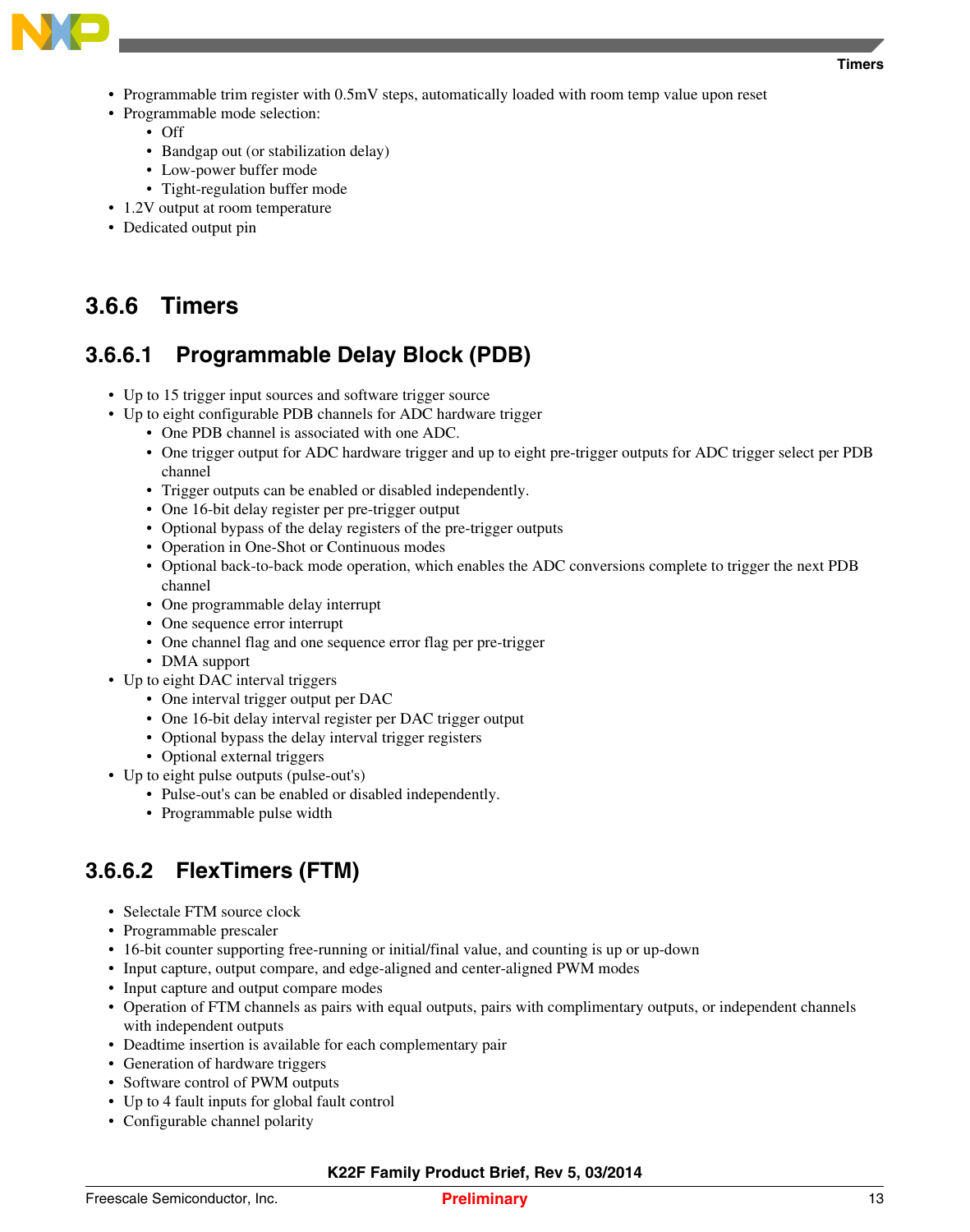

#### **Communication interfaces**

- Programmable interrupt on input capture, reference compare, overflowed counter, or detected fault condition
- Quadrature decoder with input filters, relative position counting, and interrupt on position count or capture of position count on external event
- DMA support for FTM events
- Global time base mode shares single time base across multiple FTM instances

## **3.6.6.3 Programmable Interrupt Timers (PITs)**

- Up to 4 general purpose interrupt timers
- Up to 4 interrupt timers for triggering ADC conversions
- 32-bit counter resolution
- Clocked by system clock frequency
- DMA support

### **3.6.6.4 Low Power Timer**

- Operation as timer or pulse counter
- Selectable clock for prescaler/glitch filter
	- 1 kHz internal LPO
	- External low power crystal oscillator
	- Internal reference clock (not available in low leakage power modes)
	- Secondary external reference clock (for example, 32 kHz crystal)
- Configurable glitch filter or prescaler
- Interrupt generated on timer compare
- Hardware trigger generated on timer compare

### **3.6.6.5 Real-Time Clock (RTC)**

- Independent power supply, POR and 32 kHz crystal oscillator
- 32-bit seconds counter with 32-bit alarm
- 16-bit prescaler with compensation
- Register write protection
	- Hard Lock requires VBAT POR to enable write access
	- Soft lock requires system reset to enable write/read access

#### **Communication interfaces 3.6.7**

### **3.6.7.1 USB On-The-Go Module (FS/LS)**

- Complies with USB specification rev 2.0
- USB host mode
	- Supports enhanced-host-controller interface (EHCI)
	- Allows direct connection of FS/LS devices without an OHCI/UHCI companion controller
	- Supported by Linux and other commercially available operating systems
- USB device mode
	- Full-speed operation via the on-chip transceiver
	- Supports one upstream facing port
	- Supports four programmable, bidirectional USB endpoints, including endpoint 0
- Suspend mode/low power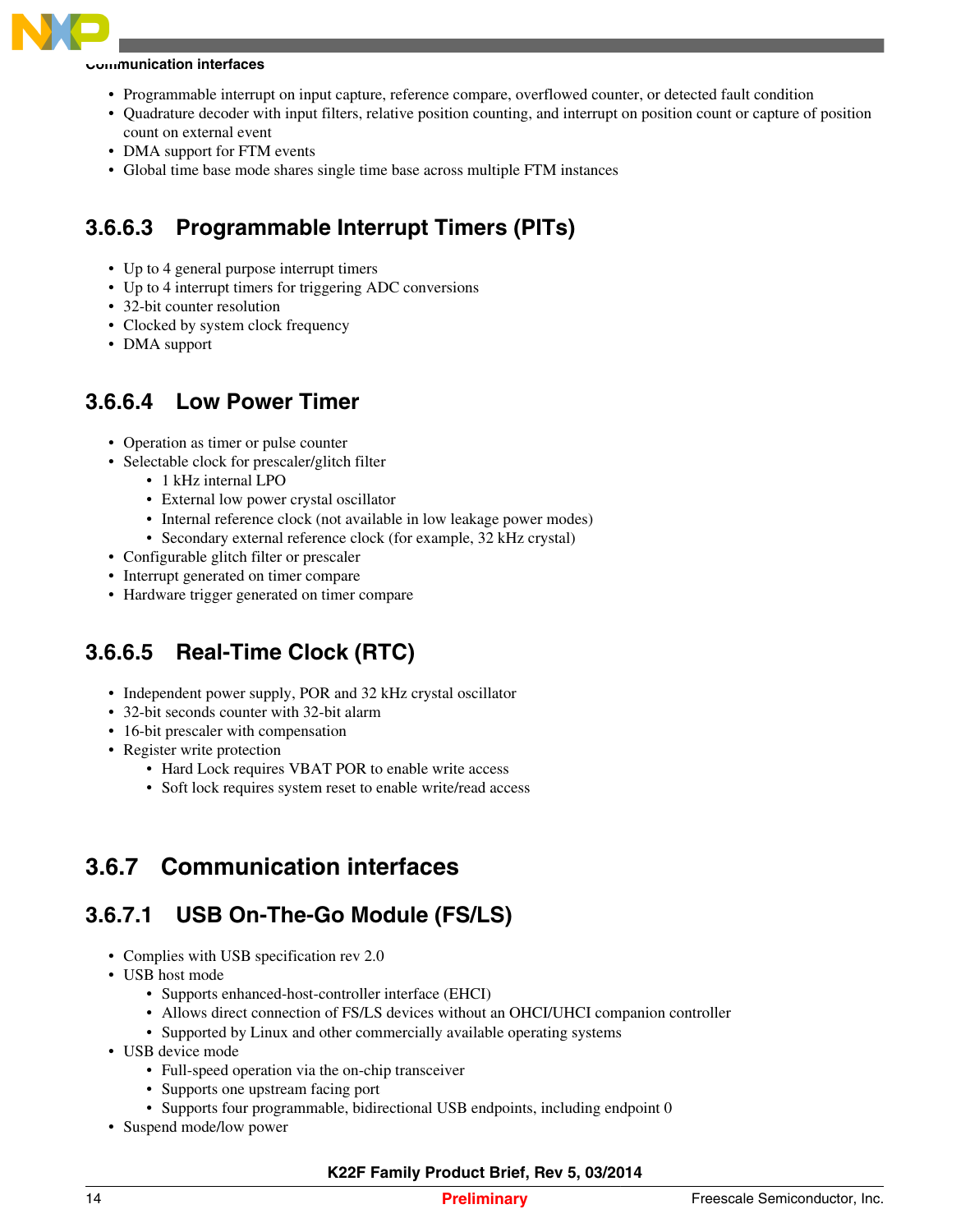

- As host, firmware can suspend individual devices or the entire USB and disable chip clocks for low-power operation
- Device supports low-power suspend
- Remote wake-up supported for host and device
- Integrated with the processor's low power modes
- Includes an on-chip full-speed (12 Mbps) and low-speed (1.5 Mbps) transceiver

## **3.6.7.2 USB Voltage Regulator**

- 5V regulator input typically provided by USB VBUS power
- 3.3V regulated output powers on-chip USB transceiver
- Output pin from regulator can be used to power external board components and source up to 120mA
- Eliminates cost of external LDO
- 3.3V regulated output can power MCU main power supply

### **3.6.7.3 Serial Peripheral Interface (SPI)**

- Master and slave mode
- Full-duplex, three-wire synchronous transfers
- Programmable transmit bit rate
- Double-buffered transmit and receive data registers
- Serial clock phase and polarity options
- Slave select output
- Mode fault error flag with CPU interrupt capability
- Control of SPI operation during wait mode
- Selectable MSB-first or LSB-first shifting
- Programmable 8-bit or 16-bit data transmission length
- Receive data buffer hardware match feature
- 64-bit FIFO mode for high speed transfers of large amounts of data
- Support for both transmit and receive by DMA

### **3.6.7.4 Inter-Integrated Circuit (I2C)**

- Compatible with I2C bus standard and *SMBus Specification Version 2* features
- Up to 400 kbps with maximum bus loading
- Multi-master operation
- Software programmable for one of 64 different serial clock frequencies
- Programmable slave address and glitch input filter
- Interrupt or DMA driven byte-by-byte data transfer
- Arbitration lost interrupt with automatic mode switching from master to slave
- Calling address identification interrupt
- Bus busy detection broadcast and 10-bit address extension
- Address matching causes wake-up when processor is in low power mode

## **3.6.7.5 UART**

- Support for ISO 7816 protocol for interfacing with smartcards
- Full-duplex operation
- Standard mark/space non-return-to-zero (NRZ) format
- Selectable IrDA 1.4 return-to-zero-inverted (RZI) format with programmable pulse width
- 13-bit baud rate selection with fractional divide of 32
- Programmable 8-bit or 9-bit data format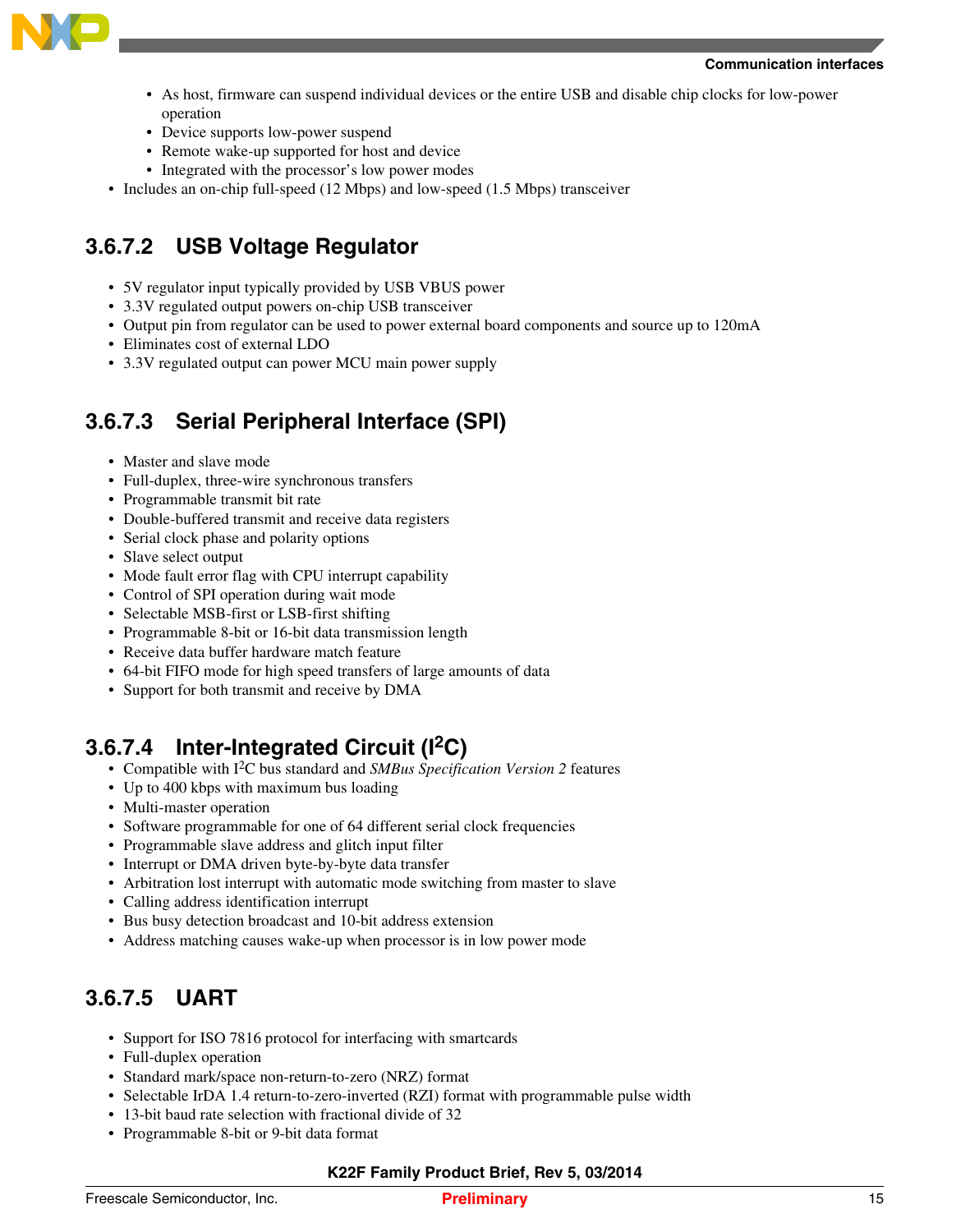

#### **Communication interfaces**

- Separately enabled transmitter and receiver
- Programmable transmitter output polarity
- Programmable receive input polarity
- 13-bit break character option
- 11-bit break character detection option
- Parameterizable buffer support for one dataword for each transmit and receive
- Independent FIFO structure for transmit and receive
- Two receiver wakeup methods:
	- Idle line wakeup
		- Address mark wakeup
- Address match feature in receiver to reduce address mark wakeup ISR overhead
- Hardware flow control support for request to send (RTS) and clear to send (CTS) signals
- Interrupt or DMA driven operation
- Receiver framing error detection
- Hardware parity generation and checking
- 1/16 bit-time noise detection

### **3.6.7.6 LPUART**

- Full-duplex operation
- Standard mark/space non-return-to-zero (NRZ) format
- 13-bit baud rate selection with fractional divide of 32
- Programmable 8-bit or 9-bit data format
- Separately enabled transmitter and receiver
- Programmable transmitter output polarity
- Programmable receive input polarity
- 13-bit break character option
- 11-bit break character detection option
- Two receiver wake-up methods:
	- Idle line wake-up
	- Address mark wake-up
- Address match feature in receiver to reduce address mark wake-up ISR overhead
- Interrupt or DMA driven operation
- Receiver framing error detection
- Hardware parity generation and checking
- Configurable oversampling ratio to support from 1/4 to 1/32 bit-time noise detection
- Operation in low-power modes

## **3.6.7.7 Synchronous Serial Interface (I2S)**

- Independent (asynchronous) or shared (synchronous) transmit and receive sections with separate or shared internal/ external clocks and frame syncs, operating in master or slave mode intended for audio support
- Master or slave mode operation
- Normal mode operation using frame sync
- Network mode operation allowing multiple devices to share the port with up to 32 time slots
- Programmable data interface modes, such as I<sup>2</sup>S, LSB aligned, and MSB aligned
- Programmable word length  $(8, 10, 12, 16, 18, 20, 22$  or  $24$  bits)
- AC97 support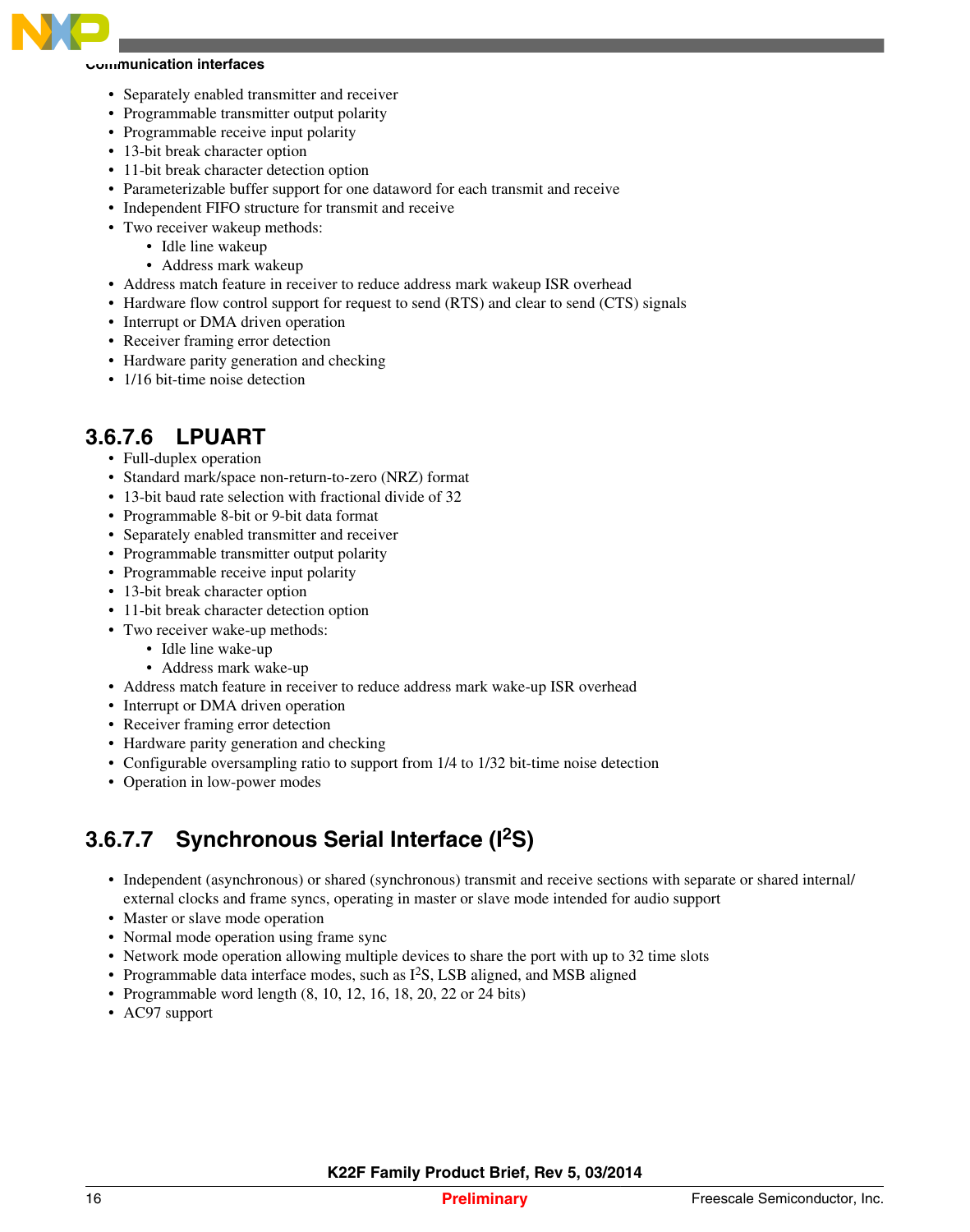<span id="page-16-0"></span>

#### **Human-machine interface 3.6.8**

#### **3.6.8.1 General Purpose Input/Output (GPIO)**

- Progammable glitch filter and interrupt with selectable polarity on select input pins
- Hysteresis and configurable pull up/down device on all input pins
- Configurable slew rate on all output pins
- Configurable drive strength on select output pins
- Independent pin value register to read logic level on digital pin

## **4 Part identification**

## **4.1 Description**

Part numbers for the chip have fields that identify the specific part. You can use the values of these fields to determine the specific part you have received.

## **4.2 Format**

Part numbers for this device have the following format:

Q K## A M FFF R T PP CC N

## **4.3 Fields**

This table lists the possible values for each field in the part number (not all combinations are valid):

| <b>Field</b> | <b>Description</b>        | <b>Values</b>                                                                                                                                                   |
|--------------|---------------------------|-----------------------------------------------------------------------------------------------------------------------------------------------------------------|
| ۱Q           | Qualification status      | $\bullet$ M = Fully qualified, general market flow, full<br>reel<br>• $P = Prequalification$<br>• $K =$ Fully qualified, general market flow, 100<br>piece reel |
| K##          | Kinetis family            | $\cdot$ K <sub>22</sub>                                                                                                                                         |
| ۱A           | Key attribute             | • $D =$ Cortex-M4 w/ DSP<br>• $F =$ Cortex-M4 w/DSP and FPU                                                                                                     |
| ١M           | Flash memory type         | • $N = Program$ flash only<br>$\bullet$ X = Program flash and FlexMemory                                                                                        |
| <b>IFFF</b>  | Program flash memory size | • $128 = 128$ KB<br>• 256 = 256 KB<br>• $512 = 512$ KB                                                                                                          |
| l R          | Silicon revision          | • $Z =$ Initial                                                                                                                                                 |

*Table continues on the next page...*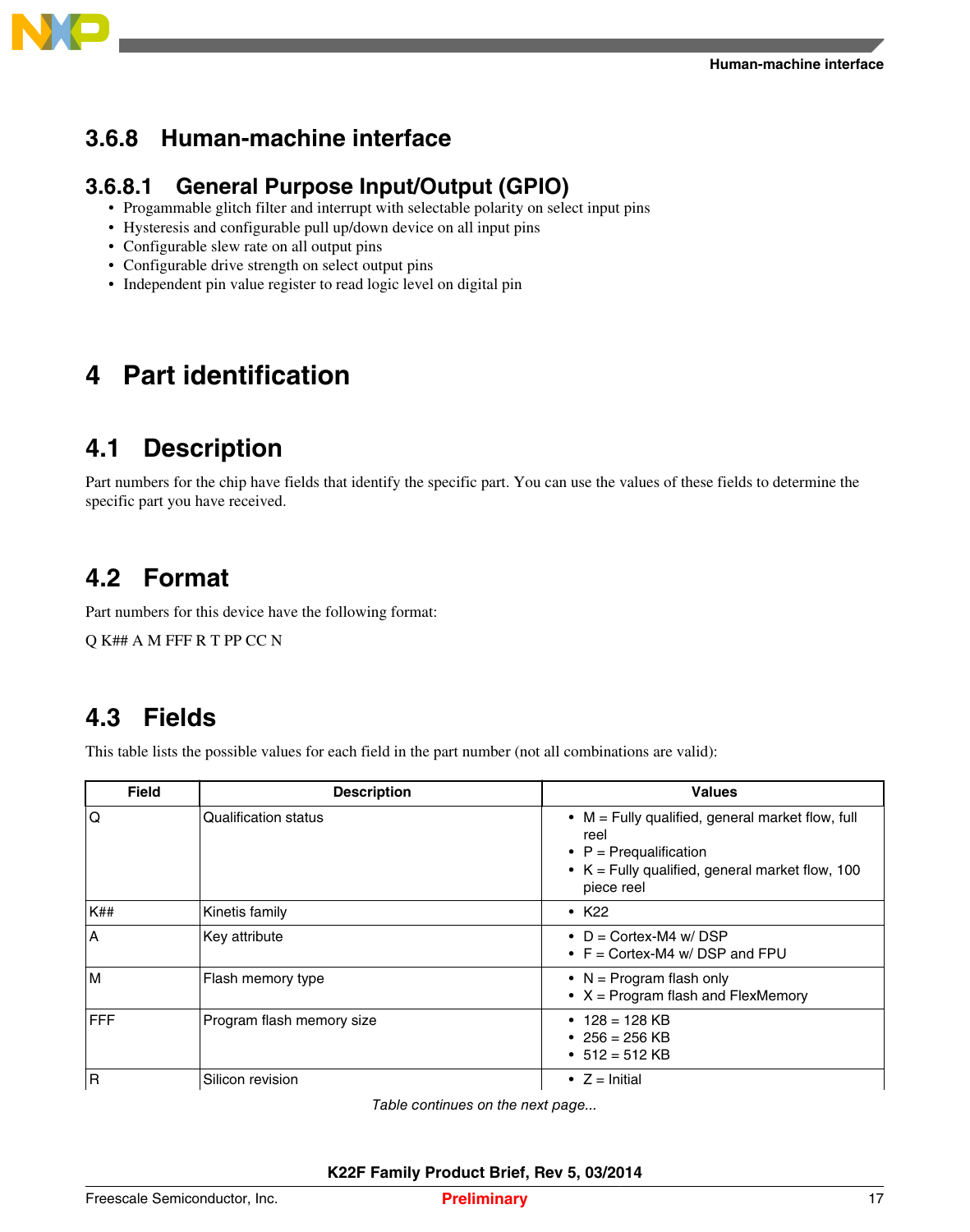

#### **Part identification**

| <b>Field</b> | <b>Description</b>          | <b>Values</b>                                                                                                                                                                                                                                                                                                                                                                                                                                                               |
|--------------|-----------------------------|-----------------------------------------------------------------------------------------------------------------------------------------------------------------------------------------------------------------------------------------------------------------------------------------------------------------------------------------------------------------------------------------------------------------------------------------------------------------------------|
|              |                             | • $(Blank) = Main$<br>$\bullet$ A = Revision after main                                                                                                                                                                                                                                                                                                                                                                                                                     |
| Т            | Temperature range (°C)      | • $V = -40$ to 105<br>• $C = -40$ to 85                                                                                                                                                                                                                                                                                                                                                                                                                                     |
| <b>PP</b>    | Package identifier          | • FM = 32 QFN (5 mm x 5 mm)<br>• FT = 48 QFN (7 mm x 7 mm)<br>• LF = 48 LQFP (7 mm x 7 mm)<br>• LH = $64$ LQFP (10 mm x 10 mm)<br>• MP = 64 MAPBGA <sup>1</sup> (5 mm x 5 mm)<br>• LK = 80 LQFP (12 mm x 12 mm)<br>• LL = 100 LQFP (14 mm x 14 mm)<br>• MC = 121 XFBGA (8 mm x 8 mm)<br>• DC = 121 XFBGA (8 mm x 8 mm x 0.5 mm)<br>• LQ = 144 LQFP (20 mm x 20 mm)<br>• $MD = 144 \text{ MAPBGA} (13 \text{ mm} \times 13 \text{ mm})$<br>• MJ = 256 MAPBGA (17 mm x 17 mm) |
| CC           | Maximum CPU frequency (MHz) | • $5 = 50$ MHz<br>• $7 = 72$ MHz<br>• $10 = 100$ MHz<br>• $12 = 120$ MHz<br>• $15 = 150$ MHz                                                                                                                                                                                                                                                                                                                                                                                |
| N            | Packaging type              | • $R = \text{Tape}$ and reel                                                                                                                                                                                                                                                                                                                                                                                                                                                |

1. This package offering is subject to removal.